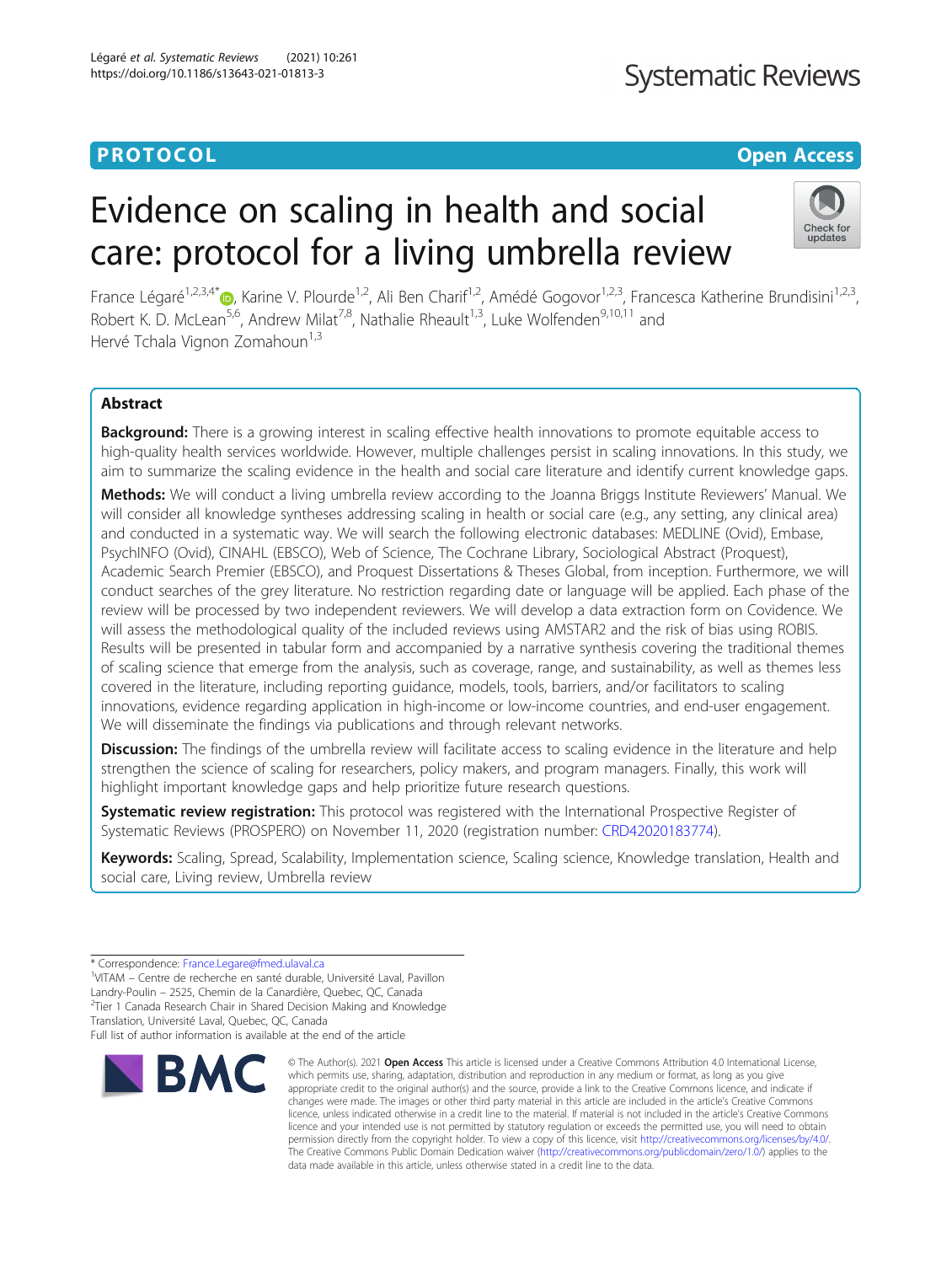#### Background

There is great interest in implementing health care innovations at a larger scale to achieve better health of populations and to reduce per capita cost of health care. Spread (replicating an innovation) and scale (building infrastructure to support full scale implementation) [[1\]](#page-4-0) are both used in the fields of knowledge translation (KT) and implementation science to refer to increasing the reach and adoption of innovations. The concepts of spread and scale broadly correspond with what others describe respectively as vertical and horizontal approaches. Vertical scaling up consists of using policy, regulation, or financial tools to expand an innovation simultaneously across a whole system (e.g., introduction of mandatory seatbelt legislation), while horizontal scaling up is the phased expansion, often starting with a pilot project, of an innovation (e.g., a lifestyle-based diabetes program) into more care settings  $[2-4]$  $[2-4]$  $[2-4]$ . Canada's International Development Research Centre (IDRC) has suggested the notion of "scaling science" as a complementary domain to implementation science or KT science that is specifically concerned with the optimization of the magnitude, variety, equity, and sustainability of health and social impacts  $[5-7]$  $[5-7]$  $[5-7]$  $[5-7]$ . In this review, we define "scaling" as inclusive of all variants of spread, scale or scaling up, scaling out or scaling deep, horizontal, and vertical. By adopting a broad view, we aim to cast a wide net and thereby increase the learning potential of the study.

A variety of scaling models have been developed in the health and social care setting in the last 10 years. However, there is a persistent failure to scale innovations across any health care system, whether in high-, middle-, or low-income countries [[5,](#page-4-0) [8\]](#page-5-0). This failure may be partly due to a lack of scientific knowledge about scaling [[5,](#page-4-0) [9](#page-5-0), [10](#page-5-0)]. An intervention that is proven effective at one scale may have quantitatively or qualitatively new or different impacts at another scale. Research to help predict intervention impacts at scale and to guide the development and execution of scaling strategies is required to improve the success of scaling efforts [[5\]](#page-4-0). Results could support policy makers, program managers, and implementers to identify the right evidence to support their decision-making and plans for scaling.

Many of the existing systematic reviews on scaling in health and social care focus on a specific area of care, and so evidence is fragmented [\[10](#page-5-0)–[15\]](#page-5-0). An umbrella review synthesizes the findings of literature reviews already available. Scaling science is moving quickly as new evidence emerges, and thus a living review is also appropriate as it updates the evidence on a continuous basis. We therefore aim to undertake a living umbrella review on scaling science in health and social care. Our proposal satisfies the three guiding criteria for systematic living reviews [\[16,](#page-5-0) [17\]](#page-5-0). Our study will reconcile all sources of evidence, generalize findings from all types of literature review following a systematic approach and provide a single document that summarizes findings. Additionally, it will facilitate access to the literature and help policy makers and program managers make informed decisions about scaling in health and social care. Finally, it will signal important knowledge gaps and help prioritize future research.

#### Methods

We adopted the Joanna Briggs Institute (JBI) methodology for umbrella reviews [[18\]](#page-5-0), and we used the Preferred Reporting Items for Systematic Reviews and Meta-Analyses-Protocol (PRISMA-P) guidelines to structure this protocol (Additional file [1\)](#page-4-0) [\[19\]](#page-5-0). The study protocol was registered with the International Prospective Register of Systematic Reviews (PROSPERO, CRD42020183774).

#### Research question

What is the evidence about scaling in health and social care and what are the knowledge gaps in the literature?

#### Eligibility criteria

We will address all types of evidence matching the "PICO" criteria (Participants, Intervention, Comparator, Outcome) and "PICo" (Population, phenomena of Interest and Context) to capture the evidence from quantitative and qualitative reviews.

#### Participants or population

All reviews that include primary studies focusing on individuals (e.g., patients or caregivers, health care providers), or health systems, services, or organizations that have been exposed to the scaling of a health or social care innovation.

There will be no restrictions based on sociodemographic factors (e.g., age, ethnicity, socio-economic status) or general health conditions (e.g., comorbidities).

#### Interventions/phenomena of interest

No restrictions. We will consider all types of scaling, vertical and horizontal. This umbrella review will not only explore the scaling of health and social care innovations but also any aspect of or any topic relating to such scaling, including (but not limited to) concepts, models, analytical models, tools, cost or impact assessments, and user engagement.

#### Comparator

No restrictions.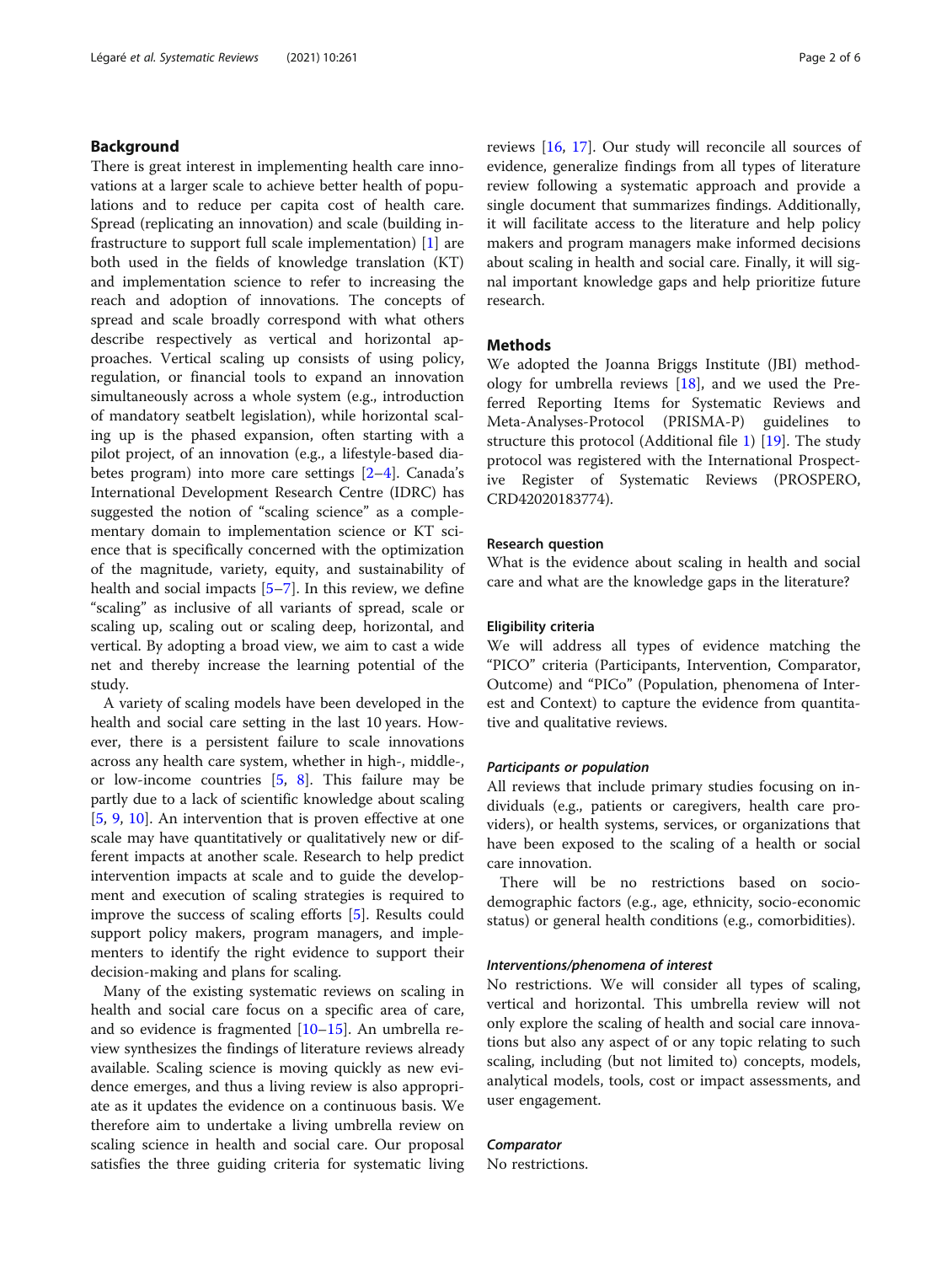#### **Outcomes**

We will consider all outcomes reported in the included reviews (i.e., no restrictions), including health outcomes. We will seek outcomes such as (but not limited to) patients/caregivers and/or health care providers and/or policy makers' perceptions and experiences of barriers, facilitators, acceptability and feasibility of scaling innovations, impact (e.g., adaptability, efficacy, effectiveness), coverage (e.g., proportion of the target population that is reached by the scaling, adoption, fidelity, penetration, or maintenance of the innovation), health outcomes (e.g., impact on morbidity, mortality), patient reported outcomes (e.g., quality of life, satisfaction), and health care resources (e.g., cost-effectiveness of the scaled innovation, cost of staff resources).

#### Types of study

We will consider all types of review (quantitative, qualitative, and mixed-methods) that address, synthesize, and summarize evidence in the field of scaling. We define a review as a knowledge synthesis of evidence that includes a clear research question, describes the methods used (which are reproducible) to identify and select the primary research studies, and synthesizes data from its included studies [\[20](#page-5-0), [21](#page-5-0)]. Reviews can include studies with any research design. We will include all types of review that have been rigorously conducted according to their chosen methodological approach. We will exclude reviews that do not describe their search strategy and inclusion criteria explicitly at the stage of full-text screening. We will also exclude primary research studies, conference abstracts, comments, opinions, letters, and editorials.

#### Context/setting

We will include reviews regarding any type of health and social care setting (e.g., home care, community, hospital, primary care, specialized care) in any geographical setting (e.g., rural or urban regions, low-, middle- or highincome countries).

We define "health and social care services" as follows:

Health care consists of services provided in institutional or community settings, any form of access to a health-related service (such as dental, podiatry, or optical services), and access to health care practitioners (such as nurses, physiotherapists, or general practitioners) [\[22\]](#page-5-0).

Social care consists of interventions that support frail or vulnerable individuals by meeting needs or enabling them to meet needs that arise as a result of physical, mental, or emotional impairment [\[23](#page-5-0)].

#### Search strategy

Our information specialist (NR) will develop an Ovid-MEDLINE and Web of Science strategy with input from

the project team and a second information specialist. An iterative revision process will be conducted by the members of the research team. Research keywords will include the following: "scaling," "reviews," and "health and social care". We will use the search strategy for "scaling up" previously developed by members of our team. The Canadian Agency for Drugs and Technologies in Health (CADTH) search filter for Systematic Reviews/Meta-Analysis/Health Technology Assessment was adapted for this project [[24](#page-5-0)]. A second information specialist will review the search strategy using the Peer Review of Electronic Search Strategies (PRESS) tool [\[25](#page-5-0)]. Comments will be integrated in a final version of the search strategy. The final version will be approved by the team members. Once approved, this search strategy will be translated into the other databases mentioned below. The exact search terms will be recorded as the search strategy is refined. This protocol only includes the search strategy conducted in one database (Additional file [2](#page-4-0)). A further systematic literature search will be performed to identify published studies in the following electronic bibliographic databases: MEDLINE (Ovid), Embase, PsychINFO (Ovid), CINAHL (EBSCO), Web of Science, The Cochrane Library, Sociological Abstract (Proquest), Academic Search Premier (EBSCO), and Proquest Dissertations & Theses Global. No language restriction will be applied. We will search from inception onwards.

Additionally, to identify the grey literature, we will search the websites of relevant organizations such as the World Health Organization (WHO), Global Reporting Initiative, the UK's National Institute for Care and Excellence (NICE), Australia NSW Government, the Institut National d'Excellence en Santé et Services Sociaux (INESSS) in Quebec, Canada, the Canadian Foundation for Healthcare Improvement (CFHI), Canada's IDRC, the CADTH's Grey Matters checklist, and clinical trial registries. We will contact experts in the field by email for additional data. In addition to searching databases, the reference list of each included review will be reviewed.

#### Selection process

The search results will be imported and stored in an EndNote X9 library for reference management and duplicate removal [[26,](#page-5-0) [27](#page-5-0)]. The resulting records will be exported to the Internet-based system Covidence for the selection process [[28\]](#page-5-0). The team will develop a selection grid. It will be adjusted, if necessary, before the screening of titles and abstracts of all articles. All selection criteria will be discussed by reviewers to ensure common understanding. A pilot screening (titles and abstracts) of 2.5% random sample reviews will be completed.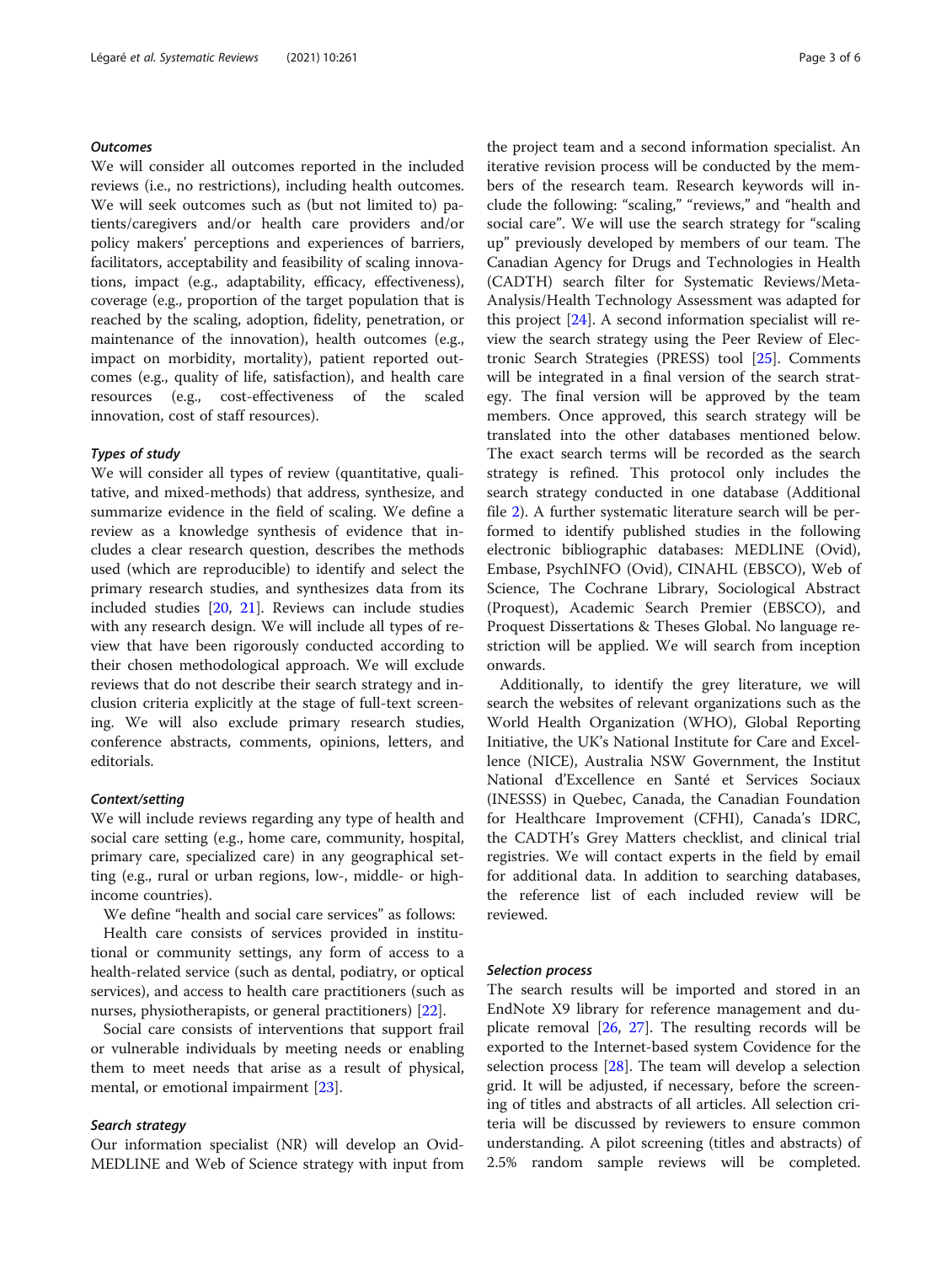Discrepancies will be resolved by consensus or by a third reviewer if necessary.

First, two independent reviewers will screen titles and abstracts of identified reviews against the eligibility criteria. Articles with abstracts that do not appear to meet the criteria for exclusion, or are ambiguous, or have missing abstracts, will be retained and reviewed in full. Second, full-text examination of the remaining reviews will be assessed for eligibility. The reviewers' full understanding of the selection criteria will be validated again before beginning this stage. In case of an "unclear" response regarding the eligibility of studies, authors will resolve disagreements through discussion and, if necessary, consult a third senior author. Any reasons for exclusion will be recorded in Excel.

Articles that are not available electronically will be ordered via interlibrary loan. We will contact the corresponding author if an email is available.

#### Data extraction

Once the reviews have been selected for inclusion, two reviewers will independently conduct the data extraction. We will develop a data extraction form based on the JBI form for review of systematic reviews. A standardized, pre-piloted form will be used to extract data from the included reviews for assessment of study quality and evidence synthesis. A pilot data extraction will be conducted on 5% of selected reviews until conclusive results are agreed on between reviewers. Any disagreement between the reviewers will be resolved through discussion; if consensus is not reached, they will consult a third senior reviewer. We will not extract data from the primary studies included in the reviews. We will summarize the review findings but we will not resynthesize the results of primary studies. Extracted information will include:

- Review characteristics: author, year of publication, country, type of review; aim of the study; language; PICO or PICo; number and characteristics of participants (e.g. sexas a biological variable, age); setting and context; number and type of databases sourced and searched; date range of database searching; citation index; number and study design of primary studies included in each review; instrument used to appraise the primary studies and the rating of their quality; method of synthesis/ analysis used to synthesize the evidence; synthesis/ summary of results; heterogeneity if applicable; mention by the authors of research needs or gaps in the review.
- Focus of the reviews: infrastructure (e.g., policies, guidelines, human and material resources); concepts and models (e.g., definition, conceptual model,

framework); measurement (e.g., tools, scalability, cost); analytical methods (e.g., mathematical approach); descriptive (e.g., perceptions, barriers, facilitators, acceptability); patient engagement (e.g., authorship, study's reporting on patient advocates) and scaled interventions (e.g., strategies, training, process, coverage, feasibility, effectiveness).

#### Assessing quality of reviews

Two independent reviewers will use AMSTAR2 [\[29](#page-5-0)] to assess the methodological quality of included reviews and ROBIS [\[30](#page-5-0)] for the risk of bias. Based on the nature of the included reviews, we will explore the relevance of using the GRADE assessment system [[31,](#page-5-0) [32](#page-5-0)]. Disagreements between the reviewers over the quality or the risk of bias in particular studies will be resolved by discussion, with involvement of a third author where necessary. AMSTAR2 is a validated, widely used 16 item instrument for assessing reviews of reviews. ROBIS contains 24 questions divided into three phases. Phase 1 assesses relevance (optional) and verifies if the research question matches the umbrella review's PICO; phase 2 identifies concerns with the review process; and phase 3 judges risk of bias in the review. Phase 2 and 3 questions are answered with the following options: yes, probably yes, probably no, no, no information. The concerns regarding phase 2 domains and phase 3 are classified as high, low, or unclear.

#### Data synthesis

We will use the Preferred Reporting Items for Systematic Reviews and Meta-Analyses (PRISMA) flow diagram to describe the process of study selection [[33](#page-5-0)]. We will use tables to describe characteristics of included studies (e.g., first author's name, year of publication, study aim) and analysis details (e.g., appraisal instrument used, methods of analysis, results summary, authors comments, heterogeneity of the results), and we will synthesize the data narratively using categories of scaling evidence that have emerged from the included reviews (e.g., descriptive reviews of scaling, reviews of barriers and facilitators, reviews of determinants, reviews of concepts, reviews of frameworks, reviews of economic evaluation, reviews of scaling interventions, reviews of scaling measures, reviews of effects of scaling interventions, reviews of scalability).

A meta-analysis will not be performed, given that pooling the results of qualitative and quantitative reviews can introduce significant overlap and bias. We will clearly indicate the overlap between primary studies within the reviews in the tables, and we will develop a citation matrix. Because our purpose is to identify evidence about scaling in health and social care in the literature, we will present the whole body of knowledge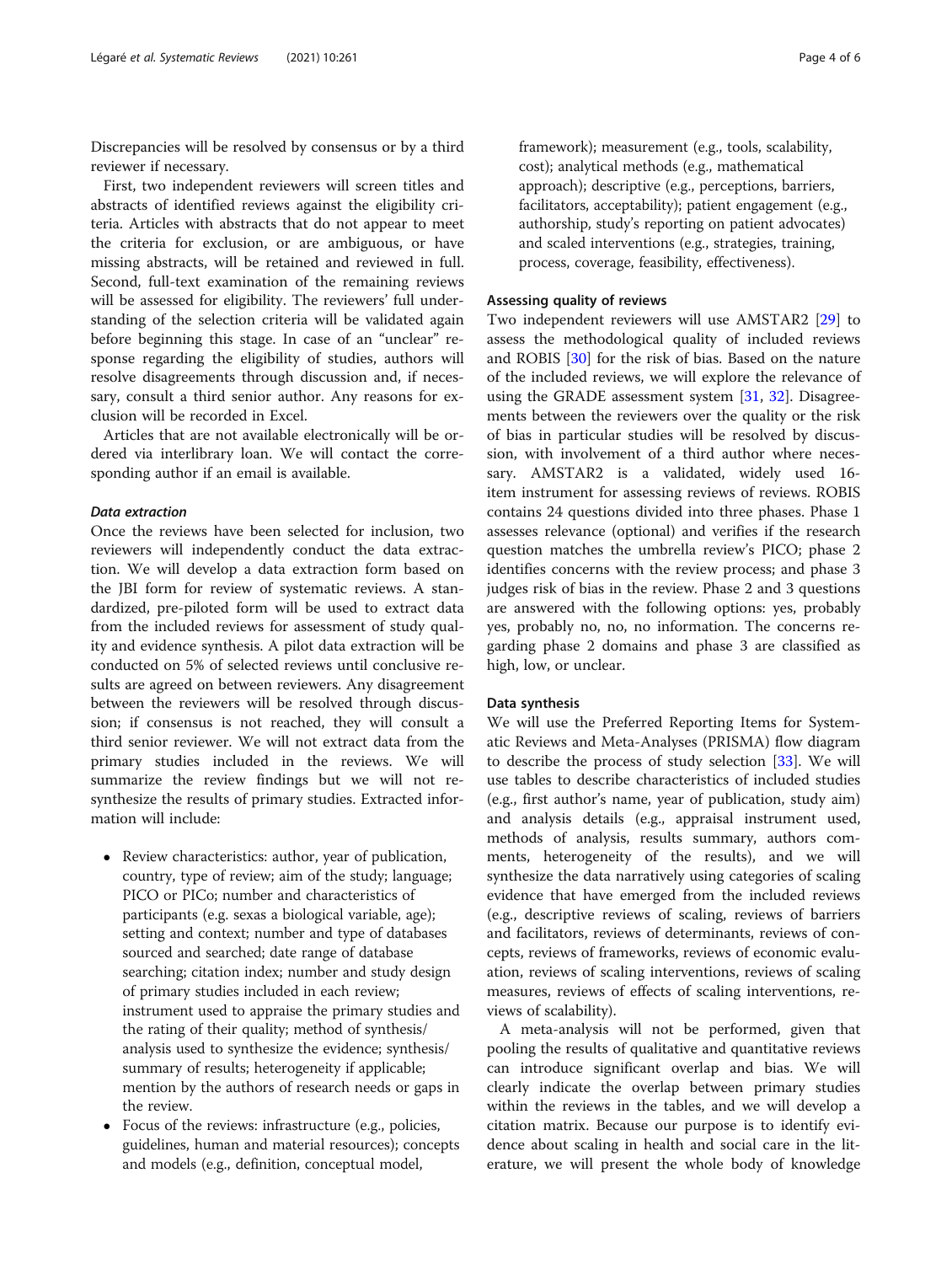<span id="page-4-0"></span>and include the results of all the reviews, regardless of the overlap across primary studies [[34\]](#page-5-0).

#### Living update

Based on the series Living Systematic Reviews [[17](#page-5-0), [35](#page-5-0)–[38](#page-5-0)], the search for new reviews will be repeated at regular intervals by the coordinator team, i.e., tri-monthly searches of bibliographic databases and every six months for the grey literature. The studies identified during these updated searches will be analyzed using the same eligibility criteria as used in the initial search. The new information will be integrated at least once a year, when it will be combined with all the "stand by" information. If the information has an effect on the evidence, it will be included in the review and an update will be published.

#### **Discussion**

This review will help to build the science of scaling in health and social care. We are not aware of any other umbrella or systematic review addressing this issue. As an international group of researchers, policy-makers, and funders, we are aware of the increasing importance of the science of scaling and its potential for optimizing the benefits of health research for individuals, institutions, and systems. Anticipated challenges for this review include the complexity of summarizing the research syntheses from such a diversity of review types and topics and to determine the point when newly identified elements of scaling science can be described as common themes. Important protocol amendments will be documented and noted in the discussion. The dissemination plan is to present the results through publications in peerreview journals, relevant networks and social media, and presentations at national and international conferences.

#### Abbreviations

JBI: Joanna Briggs Institute; AMSTAR2: A Measurement Tool to Assess Systematic Reviews 2; ROBIS: Risk of Bias in Systematic Reviews; PROSPERO: International Prospective Register of Systematic Reviews; KT: Knowledge Translation; IDRC: International Development Research Centre; GRADE: Grading of Recommendations, Assessment, Development and Evaluation; PRISMA: Preferred Reporting Items for Systematic Reviews and Meta-Analyses; PRISMA-P: Preferred Reporting Items for Systematic Reviews and Meta-Analyses-Protocol; PICO: Participants, Intervention, Comparator, Outcome; PICo: Population, phenomena of Interest and Context; PRESS: Peer Review of Electronic Search Strategies; WHO: World Health Organization; NICE: National Institute for Care and Excellence (UK); INESSS: Institut National d'Excellence en Santé et Services Sociaux (Canada); CFHI: Canadian Foundation for Healthcare Improvement; NSW: New South Wales; CADT H: Canadian Agency for Drugs and Technologies in Health; MLS: Masters in Library Science; CIHR: Canadian Institutes of Health Research; FRQ-S: Fonds de recherche du Québec-Santé

#### Supplementary Information

The online version contains supplementary material available at [https://doi.](https://doi.org/10.1186/s13643-021-01813-3) [org/10.1186/s13643-021-01813-3.](https://doi.org/10.1186/s13643-021-01813-3)

Additional file 1. PRISMA-P (Preferred Reporting Items for Systematic review and Meta-Analysis Protocols) 2015 checklist: recommended items to address in a systematic review protocol\*.

Additional file 2. Search strategy.

#### Acknowledgements

We thank Frederic Bergeron, MLS, for the PRESS evaluation and the peer review and for performing the search strategy. We also thank Louisa Blair for her kind editorial help with the manuscript.

#### Authors' contributions

Members of the Executive Committee FL, ABC, AG, and HTVZ contributed to the conception and design of the study. FL, KVP, and FB drafted the protocol. All authors critically reviewed the original protocol and subsequent versions. All authors read and approved the final manuscript.

#### Funding

This research project is funded by the Canadian Institutes of Health Research (CIHR) Foundation Grant (#FDN-159937). ABC is funded by the Fonds de recherche du Québec-Santé (FRQ-S). AG is funded by the CIHR Patient-Oriented Research Awards. FL holds a Tier 1 Canada Research Chair in Shared Decision Making and Knowledge Translation. The financial providers are not involved in the project.

#### Availability of data and materials

The datasets used and/or analyzed during the current study are available from the corresponding author on reasonable request.

#### **Declarations**

Ethics approval and consent to participate Not applicable.

#### Consent for publication

Not applicable. The manuscript does not contain any individual person's data.

#### Competing interests

The authors declare that they have no competing interests.

#### Author details

<sup>1</sup>VITAM - Centre de recherche en santé durable, Université Laval, Pavillon Landry-Poulin - 2525, Chemin de la Canardière, Quebec, QC, Canada. <sup>2</sup>Tier 1 Canada Research Chair in Shared Decision Making and Knowledge Translation, Université Laval, Quebec, QC, Canada. <sup>3</sup> Health and Social Services Systems, Knowledge Translation and Implementation component of the Quebec SPOR-SUPPORT Unit, Université Laval, Quebec, QC, Canada. 4 Department of Family Medicine and Emergency Medicine, Université Laval, Quebec, QC, Canada. <sup>5</sup>International Development Research Centre, Ottawa, ON, Canada. <sup>6</sup>Faculty of Medicine and Health Sciences, Stellenbosch University, Tygerberg, South Africa. <sup>7</sup>School of Public Health, University of Sydney, Sydney, NSW, Australia. <sup>8</sup>Centre for Epidemiology and Evidence, NSW Ministry of Health, Sydney, NSW, Australia. <sup>9</sup>School of Medicine and Public Health, University of Newcastle, Callaghan, NSW, Australia. <sup>10</sup>Hunter Medical Research Institute, New Lambton Heights, NSW, Australia. <sup>11</sup>Hunter New England Population Health, Wallsend, NSW, Australia.

#### Received: 2 March 2021 Accepted: 10 September 2021 Published online: 30 September 2021

#### References

- 1. Greenhalgh T, Papoutsi C. Spreading and scaling up innovation and improvement. BMJ. 2019;365:l2068. [https://doi.org/10.1136/bmj.l2068.](https://doi.org/10.1136/bmj.l2068)
- 2. WHO. Nine steps for developing a scaling-up strategy. ExpandNet. 2010.
- 3. Barker PM, Reid A, Schall MW. A framework for scaling up health interventions: lessons from large-scale improvement initiatives in Africa. Implement Sci. 2016;11(1):12. <https://doi.org/10.1186/s13012-016-0374-x>.
- 4. Milat AJ, Newson R, King L, Rissel C, Wolfenden L, Bauman A, et al. A guide to scaling up population health interventions. Public Health Res Pract. 2016; 26(1):e2611604. [https://doi.org/10.17061/phrp2611604.](https://doi.org/10.17061/phrp2611604)
- 5. McLean R, Gargani J. Scaling impact: innovation for the public good. 1st ed. London; New York: Routledge; 2019. p. 256. [https://doi.org/10.4324/978042](https://doi.org/10.4324/9780429468025) [9468025.](https://doi.org/10.4324/9780429468025)